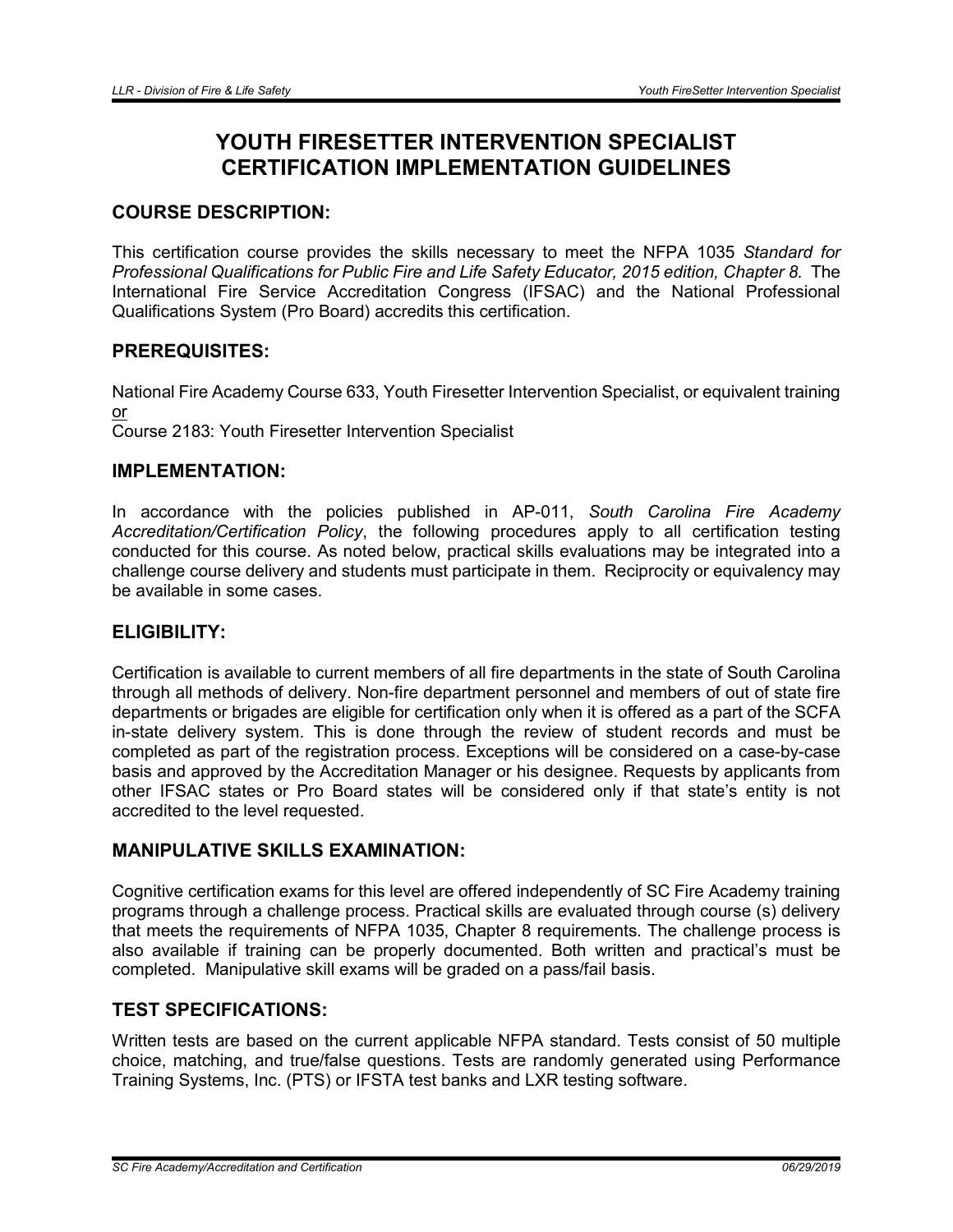#### WRITTEN EXAMINATION:

Cognitive certification exams for this level are offered independently of training programs. Students must meet eligibility requirements. Tests are offered at various locations and dates throughout the state.

Tests are offered at various locations and dates throughout the state. Cognitive testing will also be available following the completion of the skill testing with the Challenge Process.

Cognitive or knowledge examinations shall be graded with a minimum score of 70% required for successful completion.

Test proctor selection will be limited to either full-time faculty or Instructors having test proctor or lead evaluator status. Except as allowed by policy the test proctor cannot have taught in the course being evaluated.

Cognitive or knowledge exams will be conducted in accordance with specific testing procedures.

#### Study Reference List

The following is a list of text that may be referenced in preparation for testing:

NFPA 1035 *Standard for Professional Qualifications for Public Fire and Life Safety Educator, 2015 edition, Chapter 8* IFSTA, *Fire and Life Safety Educator, 3rd Edition*

# ORAL EXAMINATIONS:

Participants shall make the request for oral examination prior to date of the exam to the course coordinator or regional office. Oral testing shall be administered in accordance with prescribed policy.

#### RECORD KEEPING AND DOCUMENTATION:

The lead evaluator or exam proctor will be responsible for returning the completed course paperwork and/or test package to their regional office or course coordinator within (5) working days after the exam date.

#### APPEALS:

A participant may exercise his/her appeal rights under the following conditions:

- Non-compliance to written testing procedures and policies.
- Validity of test questions or answers.
- Discrimination.

Participants must make appeal request in writing to the Accreditation Manager within 30 calendar days of the date of the alleged occurrence.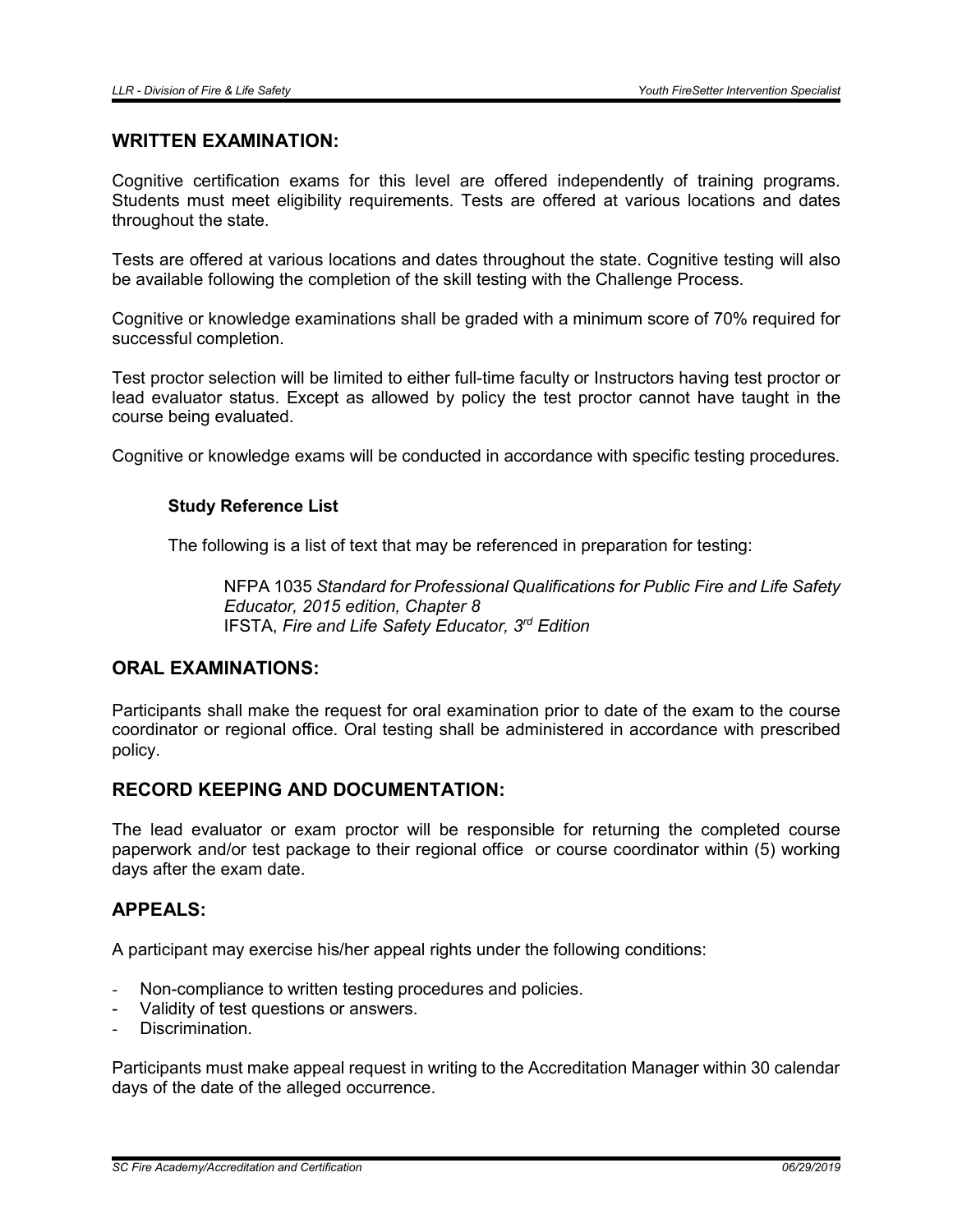The South Carolina Fire Academy shall follow all appeal policies as published in AP-011, the *South Carolina Fire Academy Accreditation/Certification Policy*.

#### RETESTING:

This policy pertains to all cognitive and manipulative examinations administered by the South Carolina Fire Academy including Fire Service Professional Qualification accredited level examinations, with the exception of the SCFA 1211 Class "E" Driver Examination, which will be governed by the South Carolina Department of Motor Vehicles Classified E & F License Third Party Tester's Safety Officer Manual for the South Carolina Fire Academy.

Individuals failing to obtain the required minimum score will be allowed two retest opportunities for each type of cognitive exam. For cognitive exams an immediate retest opportunity will be given, no sooner than one day after the original test failure, at the next available testing date, and no later than 120 days after the original test failure.

Students failing to obtain the required minimum score on the immediate retest opportunity shall be allowed a second retest opportunity a minimum of 30 days after the immediate retest opportunity. This will allow remediation and additional study. The first retest must be at least one day from the original test failure but no more than 120 days after the original test failure and the second retest, if needed, must be given 30 days from the immediate retest, but no later than 120 days after the original test failure.

Students failing to obtain the required minimum score on the second retest opportunity will be allowed to appeal to the Accreditation Manager if the student feels the testing environment was not adequate or some type of external problem contributed to a failure on the retest. The decision of the Accreditation Manager is final on the appeal. If a third retest opportunity is granted through an appeal it can be taken no sooner than one day after the appeal approval, at the next available testing date, and no later than 120 days after the original test failure.

The entire retesting time period, to include the appeal process, shall take no longer than 120 days. Failure of the cognitive testing process will require the course of instruction to be repeated. Any retest must be completed at a time convenient with the course schedule, but the number of retests will be the same.

Should an individual fail to earn a passing grade on a manipulative skill on the first attempt, he/she is eligible for an immediate second attempt on that skill. In accordance with Section 6.3.2 a third attempt can be approved by the Lead Evaluator if 50% or greater of the skill steps were completed in a satisfactory manner on the first and second attempts. Note: Any failed attempt caused by a failure of a Critical Skill Step will automatically eliminate the third attempt consideration. This must be done with no coaching from the evaluator. The students can be told what steps they failed and only that.

A student that fails their first testing opportunity (up to three attempts) is eligible for an immediate retesting opportunity (consisting of up to three attempts) in accordance with the procedure outlined above, during the next available testing date. Under circumstances requiring a different skill selection (i.e. limited resources) the Accreditation Manager or designee may select an alternative skill of equal level and difficulty.

A student who fails their immediate retesting opportunity (up to three attempts) is eligible for a second retesting opportunity (consisting of up to three attempts) in accordance with the procedure